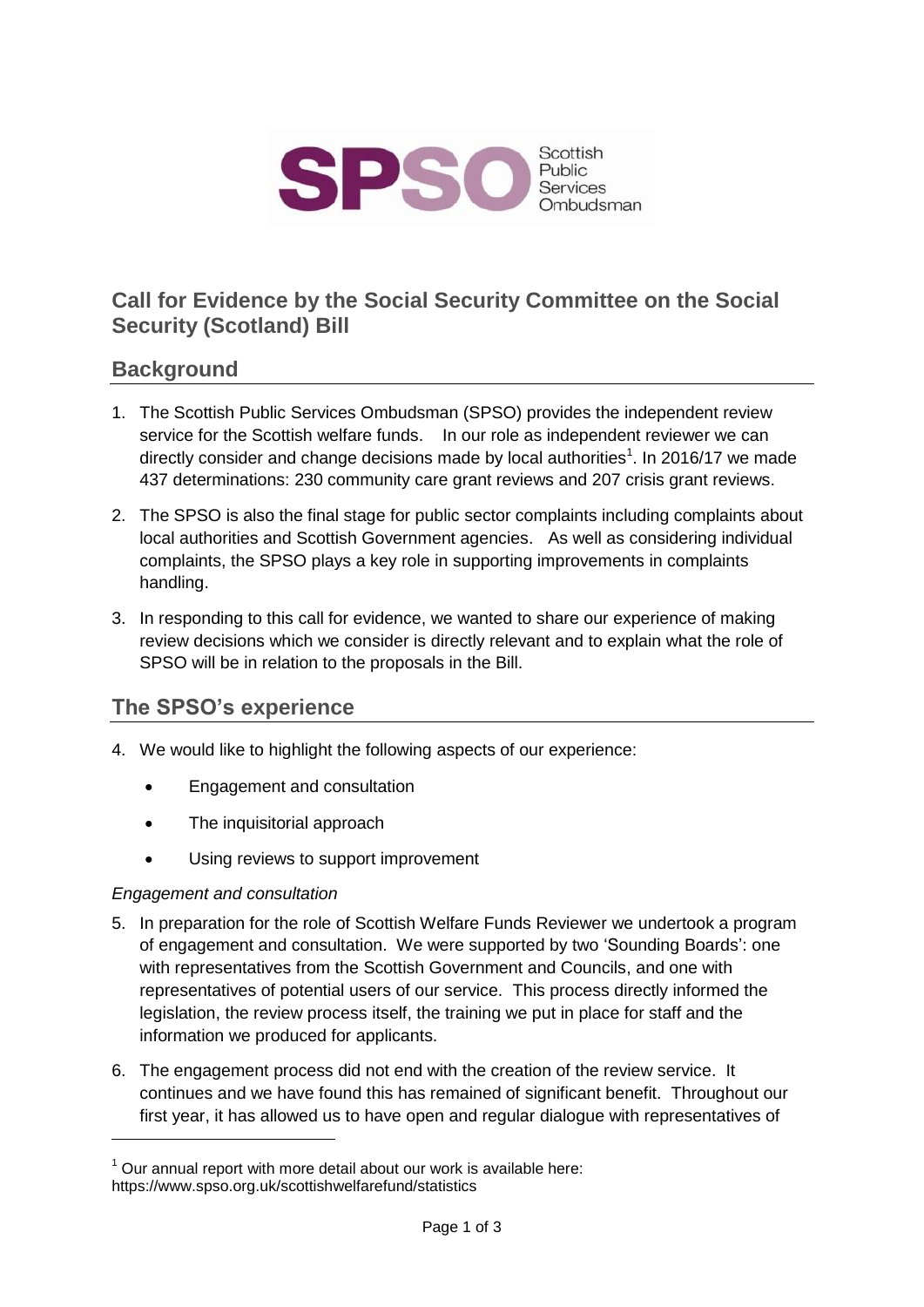users and local authorities. This has not only supported our service but has also supported local authorities.

#### *The inquisitorial approach*

- 7. As an Ombudsman, I and my office, take an inquisitorial approach to the review service. This means we can support people throughout their application but equally we must ensure we remain independent and impartial and have all the relevant facts and evidence before coming to our objective decision.
- 8. To explain how this looks in practice: we will have an initial conversation with the applicant when they make their application. In that conversation, we will explain our process and take some information from them. We will then gather evidence and then talk to them again *before* making a decision to confirm we have fully understood the situation. Finally, we will also call to explain the decision before they then receive this in writing.
- 9. We make specific reference to phone contact because that is the method most applicants use to access our service. It is also very significant, as, in response to comments received during early engagement, we asked the Scottish Government to ensure we were not restricted to taking reviews in writing (the position under the previous scheme). The legislation specifically says we can take complaints orally as well as in writing. In our first year, 72% of applications were taken over the phone and, while we are still in the early stages of the scheme, it seems likely that this innovation is behind a significant increase in the number of crisis grant review requests we have seen compared to the previous scheme. It helps us make better decisions because it improves our understanding and enables us to reach our conclusions quickly. We are also finding that applicants really appreciate direct contact with the decision-maker and to discuss their application personally.

#### *Using reviews to support improvement*

- 10. Reviews provide an important tool for improving the service provided by initial decisionmakers. We see a small proportion of all the decisions that are made across Scotland but do seek to draw maximum benefit from the ones we see to support improvement.
	- We not only review the decision but will feedback on any failings we find.
	- We use the two-way dialogue with our local authority and user sounding boards to feedback on any themes/trends and also to provide advice and support.
	- Each month we provide a commentary which we share with local authorities which includes case studies which provide specific learning.
	- We have issued annual letters to each local authority with information about their individual performance
	- This year, our learning and improvement unit is committing specific time and resource to see how we can further support local authorities improve their services.